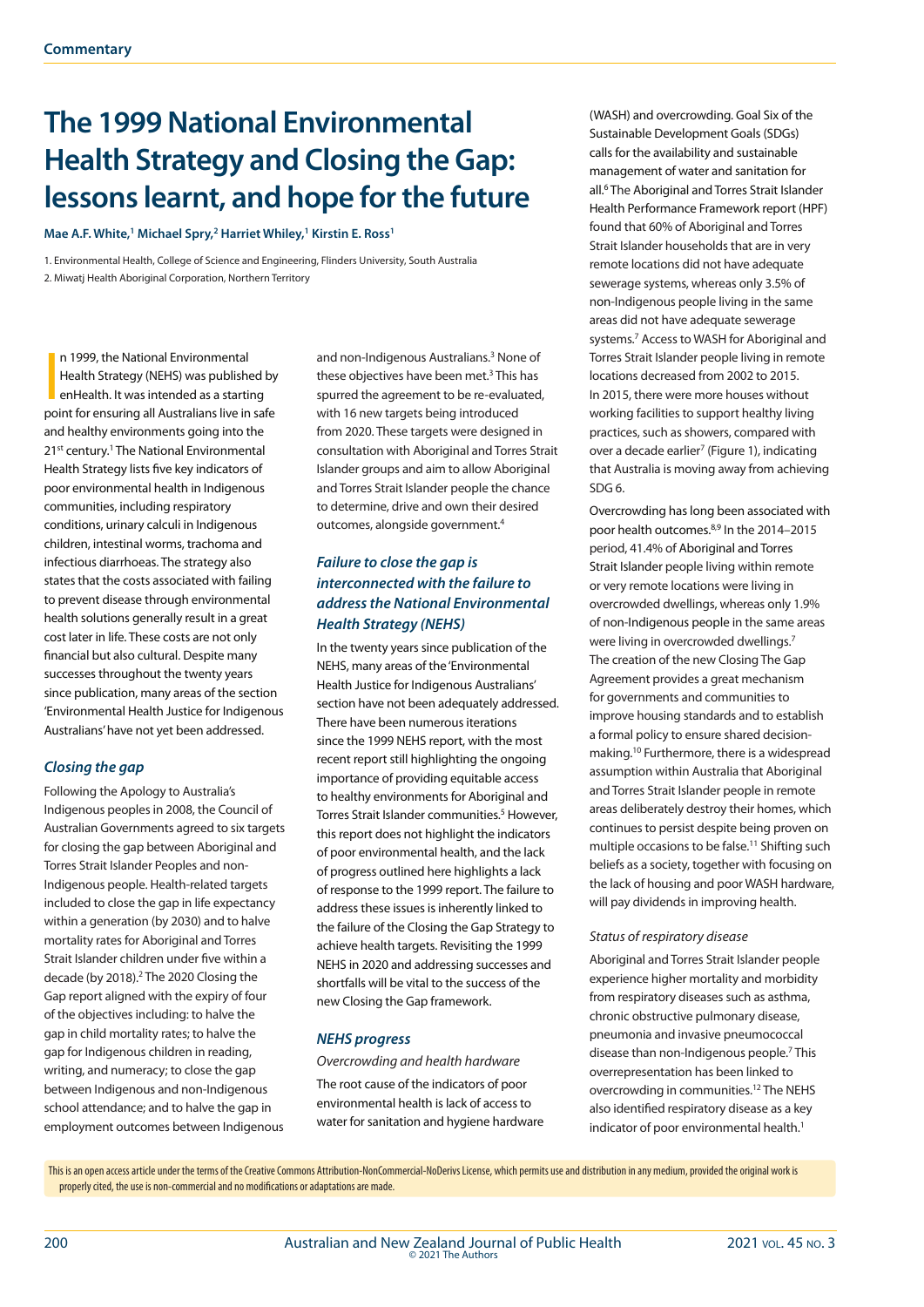Infectious respiratory diseases are associated with low socioeconomic status, crowding and poor long-term health outcomes.<sup>13</sup> Respiratory conditions within Aboriginal and Torres Strait Islander people living remotely remain high. The HPF 2017 found that the prevalence of self-reported respiratory conditions was lower in Aboriginal and Torres Strait Islander people living remotely than non-Indigenous people living remotely. However, Aboriginal and Torres Strait Islander people within remote and very remote communities are much more likely to be hospitalised for respiratory conditions than non-Indigenous people living remotely, indicating it is an ongoing issue.<sup>7</sup>

### *Status of diarrhoeal diseases*

The NEHS lists infectious diarrhoeal diseases as pervasive within Aboriginal and Torres Strait Islander communities, particularly among the young and elderly. Aboriginal and Torres Strait Islander children within the Top End of Australia still have higher rates of hospitalisation due to diarrhoeal disease than non-Indigenous children. This is attributed to infectious diarrhoeas such as cryptosporidium, giardiasis, salmonellosis and shigellosis.14,15 Increasing WASH measures within communities has been shown to reduce instances of faecal-oral diarrhoeal diseases in children by 32–36%.16 Aboriginal and Torres Strait Islander homes without access to these facilities are increasing and it should be an immediate priority to improve access, particularly for children, as infectious gastrointestinal diseases can have long-term impacts on development<sup>17</sup> (Figure 1).

#### *Status of urinary calculi*

Urinary calculi occurs when a mass forms within the kidneys or urinary tract.<sup>18</sup> Within Aboriginal and Torres Strait Islander children, there is an increased risk of kidney stones from a very early age.<sup>19</sup> In children, this results in a failure to thrive and abdominal pain.20 This increased risk is likely associated with dehydration, as well as lack of access to WASH facilities. This results in renal scarring, which increases the risk of chronic kidney disease in future life.21 True prevalence rates of urinary calculi within Aboriginal and Torres Strait Islander children are unclear; however, the literature shows ongoing high levels within communities, as well as other renal conditions.22 The increased risk of developing chronic kidney disease after experiencing renal scarring from urinary calculi from preventable causes indicates the importance of ensuring accessible WASH facilities within communities.

#### *Status of intestinal parasites*

The prevalence of intestinal parasites has been increasingly linked to low socioeconomic status.23 Recent Aboriginal and Torres Strait Islander community testing has shown the prevalence of *Strongyloides stercoralis,* a preventable infective intestinal worm, is as high as 60% in some communities.<sup>24</sup> Many intestinal parasites can live outside a human host, making environmental control and WASH access important in working towards the elimination of these species. There is currently a lack of research into and monitoring of the prevalence of intestinal worm infections,

10  $\ddot{q}$ without  $\mathbf{R}$  $\overline{7}$ of homes  $\overline{a}$  $\overline{5}$  $\overline{A}$ centage  $\overline{\mathbf{3}}$  $\overline{2}$ **Per**  $\mathbf{1}$  $\overline{a}$ Homes without Homes without Homes without Homes without facilities for washing facilities for washing facilities for sewerage facilities clothes and bedding people preparing food  $2002$  2015

**Figure 1: Aboriginal and Torres Strait Islander homes without working facilities to support healthy living practices [ data sourced from reference 6].**

due largely to the difficulty in access to reliable and accurate testing as well as funding. Community programs working towards elimination should be developed in collaboration with Aboriginal and Torres Strait Islander health workers, Aboriginal Community Controlled Health Organisations and local councils, and should then be led by the community to improve access to health hardware and clinical support.

#### *Status of trachoma*

Trachoma is an eye disease that in Australia almost exclusively affects Aboriginal and Torres Strait Islander people. Caused by the bacteria *Chlamydia trachomatis*, trachoma can cause irreversible blindness. The Trachoma Surveillance and Reporting Unit established in 2006 has allowed for sustained and ongoing insights into the effectiveness of interventions. In 2018, the prevalence of active trachoma in children aged 5–9 had reduced to 3.9% Australia wide from 18% in 2006.25,26 This reduction means that while Australia is one of the only high-income countries to have people experiencing trachoma, the disease is no longer endemic. This reduction has been attributed to improving sanitation infrastructure.<sup>27</sup> The success of trachoma reduction through monitoring prevalence, improving education, and improving access to WASH hardware and equipment such as soaps demonstrates the ability of our public health system in Australia to respond to the other public health issues raised here.

### *Community-led initiatives*

Community-led initiatives and a decreasing reliance on external services empower communities and lead to improved health outcomes. Within communities, a lack of control leads to Aboriginal and Torres Strait Islander powerlessness. Allowing people the control and responsibility to help their own health fundamentally improves trust.28 Aboriginal Community Controlled Health Organisations shift power back to the community and allow them to design tailored responses to health issues facing their communities. Financial and infrastructural support is needed to develop programs and to support organisations; however, the long-term financial benefit from a decreased burden of disease is a clear benefit. Additionally, the efforts of existing government programs that claim to be providing a service to remote communities